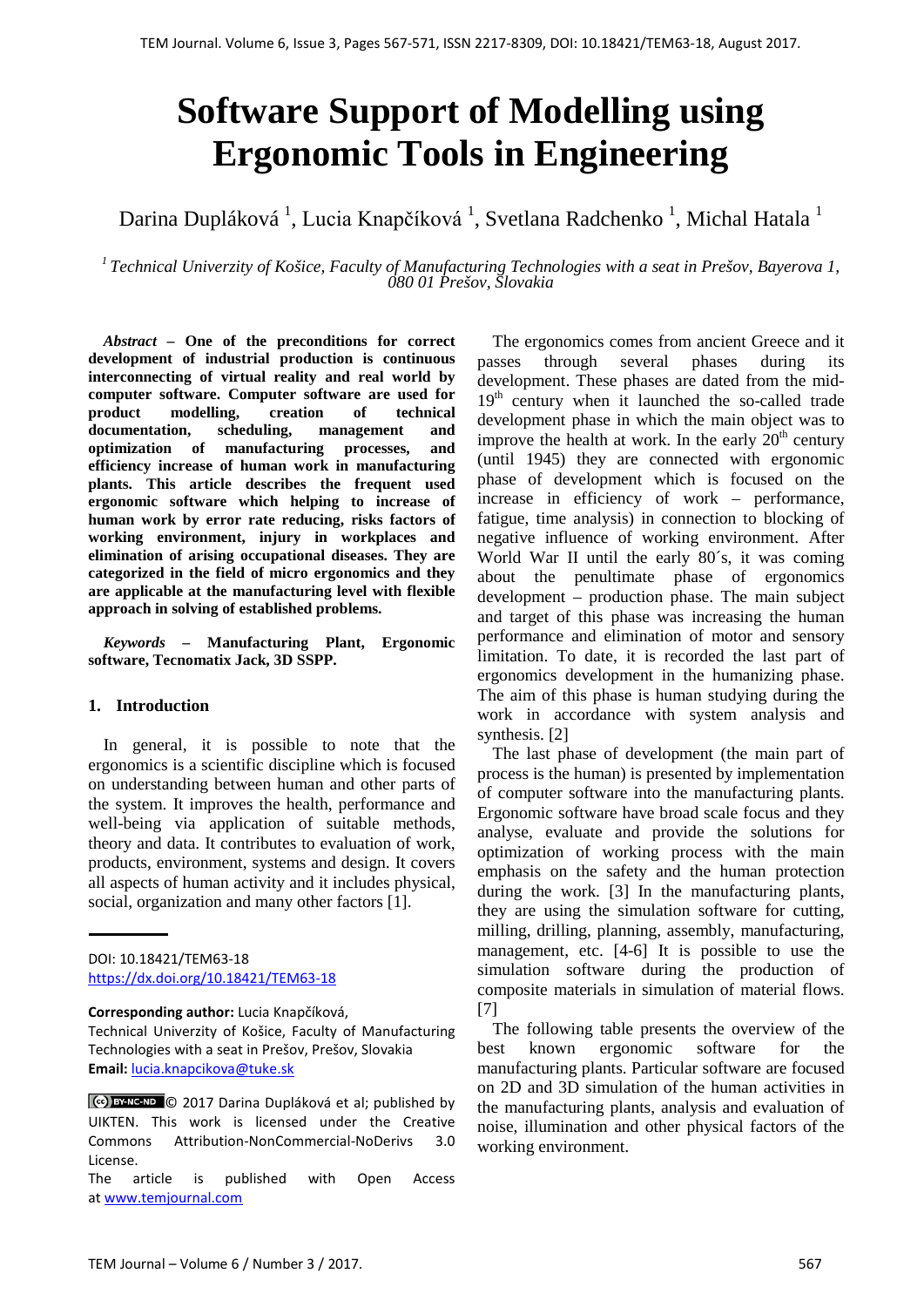| <b>Software</b>              | <b>View</b>   | <b>Description</b>                                                                                                                                                                                                               |
|------------------------------|---------------|----------------------------------------------------------------------------------------------------------------------------------------------------------------------------------------------------------------------------------|
| <b>Tecnomatix Jack</b>       |               | Evaluation of working environment<br>Workplace reorganization<br>Simulation of exact working motions<br>Fatigue reducing                                                                                                         |
| Delmia V5 Human              |               | Anthropometrical databases<br>Analysis and evaluation of lifting, laying<br>down and carrying of burdens<br>Simulation of working activities                                                                                     |
| 3D SSPP                      |               | 3D software for prediction of static<br>$\overline{\phantom{a}}$<br>strength<br>Analysis of lifting, pulling and pushing<br>Flexion analysis<br><b>NIOSH</b>                                                                     |
| <b>ANTHROPOS</b><br>Ergo Max |               | Analysis of load state<br>Design of workplaces and manufacturing<br>halls<br>Ergonomic and biomechanical analysis                                                                                                                |
| CadnaR                       |               | Noise calculation<br>$\overline{\phantom{0}}$<br>Determination of noise impact to<br>working area<br>Determination of quality of space<br>acoustics                                                                              |
| Izofonik                     |               | Single and dual channel measurement of<br>noise<br>Calculation of noise levels $L_{A99} - L_{A01}$<br>Results by<br>Results through histograms and<br>distribution functions                                                     |
| SoundPLAN                    | $\frac{4}{4}$ | Simulation of noise and pollution of air<br>Basic modules: Geo-Database (creation<br>of models), Road Noise Propagation<br>(emission), Industry Noise Propagation<br>(industrial noise), Indoor Factory Noise<br>(factory noise) |
| <b>DIALux</b>                |               | Light – technical calculations<br>Calculation of interior and exterior<br>illumination<br>Calculation of illumination levels                                                                                                     |
| ReluxPro                     |               | Illumination calculation - Raytracing<br>$\overline{\phantom{a}}$<br>Results by 3D graphs of illumination<br>distribution<br>Space graphs, isograms, distribution of<br>brightness                                               |
| Wills                        |               | Calculation of day and artificial<br>illumination<br>Application of such a point method<br>Glare factor calculation                                                                                                              |

*Table 1. Overview of ergonomic software for manufacturing plants*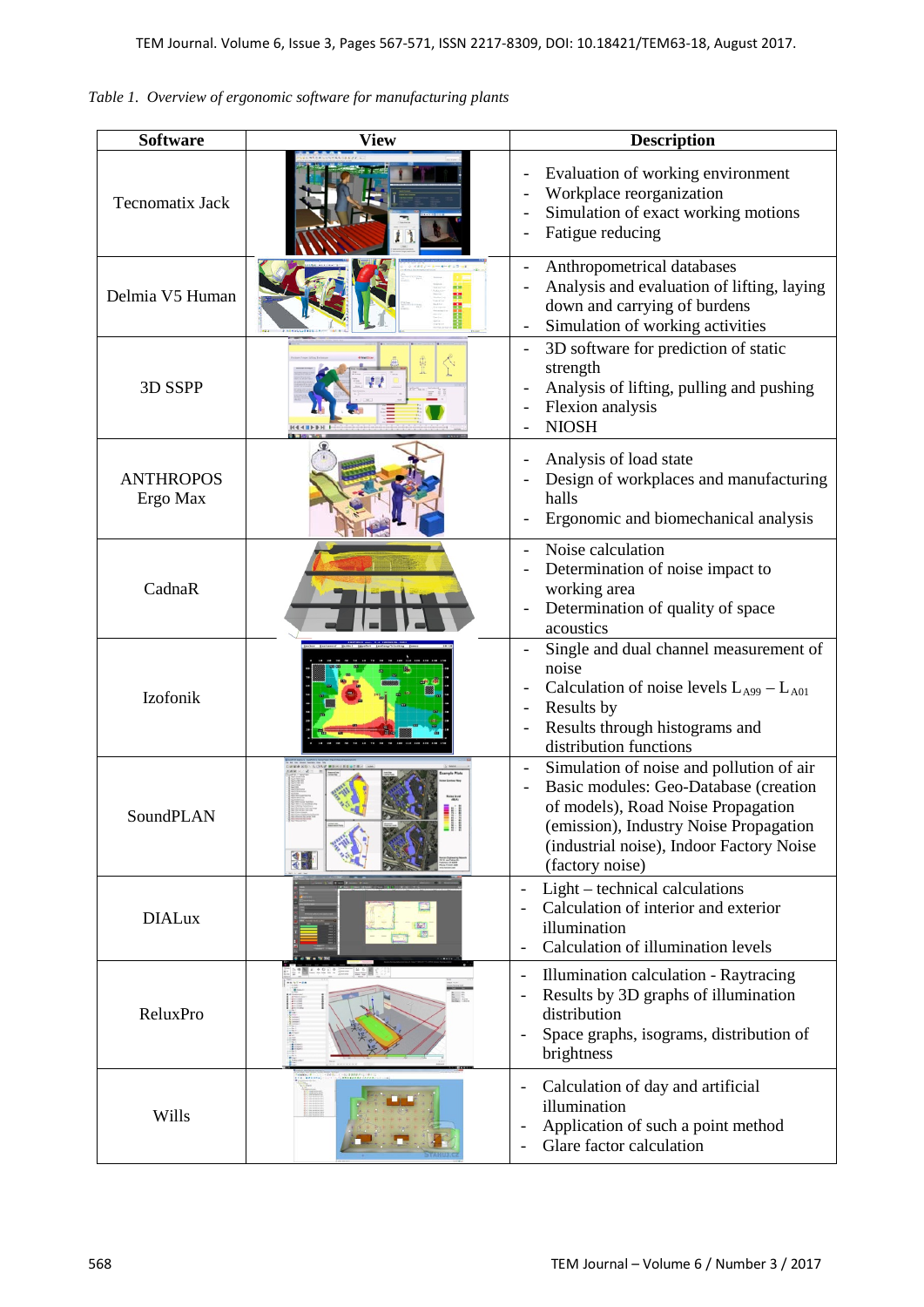# **2. Application of 3D SSPP ergonomic software in the manufacturing plant – example**

Simulation in 3D SSPP provides the basic ergonomic analysis and evaluation which are stated in Table 1. The simulation was realized by worker whose task was to pick up and pass on the burden (Toolbox of 1 kg).

Figure 1. presents the view on the creation of model during the burden lifting. The left part of the figure presents the creation of model and the right part of figure presents model of burden lifting. The creation of model consists in the assignment of anthropometric data, metrical units, gravitational acceleration, type of grip, and creation of particular models.



*software*

On the basis of created model they are already available during the simulation reports - Fatigue (fatigue evaluation), Low back Analysis - 3D, Sagittal Plane (evaluation of strengths affecting on worker), Strength Capabilities (strength abilities of hands worker), Anthropometry (overview of anthropometric data), Balance (evaluation of stability, centre of balance, legs load), Forces (forces evaluation considering the human weight and exterior loads affecting on worker), Location (overview of human body position), Moments (display of total forces moments which are produced by load), Posture (evaluation of body posture), Strength Direction Vectors (value of the resulting torque of vector forces). The next figure presents the examples of table results in 3D SSPP software.



*Figure 2. Reports from 3D SSPP ergonomic software*

# **3. Application of Tecnomatix Jack ergonomic software in the manufacturing plant - example**

Tecnomatix Jack is simulation software from Siemens which is used all over the world by manufacturing plants due to its broad spectrum analyses and compatibility. [8] Similarly to the first case, realised was simulation of lifting and transmission of burden (weight 1 kg) by worker.

The following figure presents the sight of the created model of worker during the lifting of burden. The model creation consists in the selection of worker from the database and then it consists of defining the basic anthropometric parameters. The simulation is realised by function Task Simulation Builder (TSB) where the activities are minutely defined by left toolbar. The check of the whole simulation is possible to realise by additional bar which shows the course of simulation in time intervals.



*Figure 3. Burden lifting model - Tecnomatix Jack*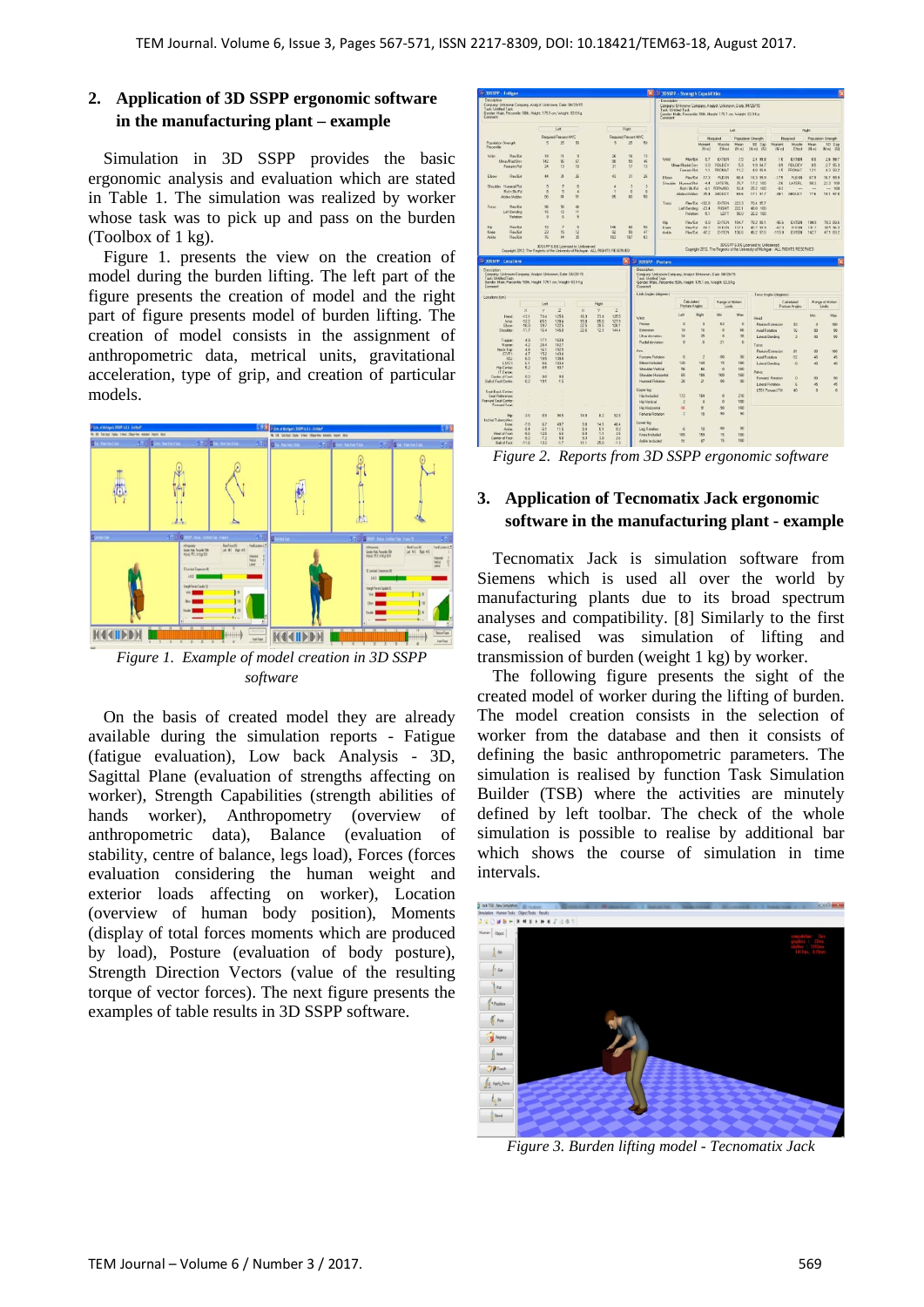This simulation software provides the ergonomics analyses and evaluations by Task Analysis Toolkit module in form of tables and graphs after the simulation and also in course of simulation in defined time intervals. The first tool of ergonomic analysis is the Lower Back tool which is focused on the evaluation of possibilities of lower back spine damaging of a worker. Further ergonomic tool is Static Strength Prediction (SSP) which provides the possibility of design or modification of manual tasks via results considering force limitations of workers. In the manufacturing plants, the ergonomic evaluation tool NIOSH is used for design and modification of lifting technique of heavy burdens. Metabolic Energy Expenditure tool identifies the more exacting tasks which are done by workers and they contribute to their elimination. In the manufacturing plants, the Fatigue analysis is used whereby it is possible to determine the recovery time of the worker after the strenuous activity and it is possible to generate recommended weights of transferred burdens. In addition to the above mentioned parts of TAT modules, they are offered the ergonomic tools such as RULA, OWAS, Manual Handling Limits, Force Solver a Predetermined Time. Figure 4. resents all of graphical interpretation of results of the above mentioned tools.



*Figure 4. Graphical representation of results - Tecnomatix Jack*

## **4. Comparison of simulation software on the basis of selected criterions**

On the basis of realised simulation in ergonomic software, the table was compiled which presents comparison according to pre-established criterions. These criterions were selected on the basis of requirements of the manufacturing plants.

*Table 2. Comparison of ergonomic software*

|        | <b>Tecnomatix</b> |
|--------|-------------------|
|        | <b>Jack</b>       |
| 1495   | 2400              |
| $^{+}$ | $+$               |
| $+$    | $+$               |
|        |                   |
|        | $+$               |
|        | $^{+}$            |
| $+$    | $+$               |
|        |                   |
| $+$    | $+$               |
| $^{+}$ | $^{+}$            |
|        |                   |
|        |                   |
| $+$    | $+$               |
|        | $+$               |
|        |                   |
| $^{+}$ | $^{+}$            |
|        |                   |
| $^{+}$ | $^{+}$            |
|        |                   |
|        | 3D SSPP           |

Legend to Table 2:

+ Criterion is met.

- Criterion is not met.

From the previous table of software evaluation, it can be stated that the suitable tool for ergonomic evaluation is Tecnomatix Jack for the requirements of manufacturing plants. The huge advantage of this software is a good arrangement and simple control.

Taking into account various criteria, this software has a broader scope than the individual analyses as OWAS, RULA and so on and therefore it is possible to wide-scale use of this software in the several manufacturing sectors. The second simulation software is 3D SSPP. This software does not contain numerous amounts of ergonomic analyses but it is also available in smaller production companies.